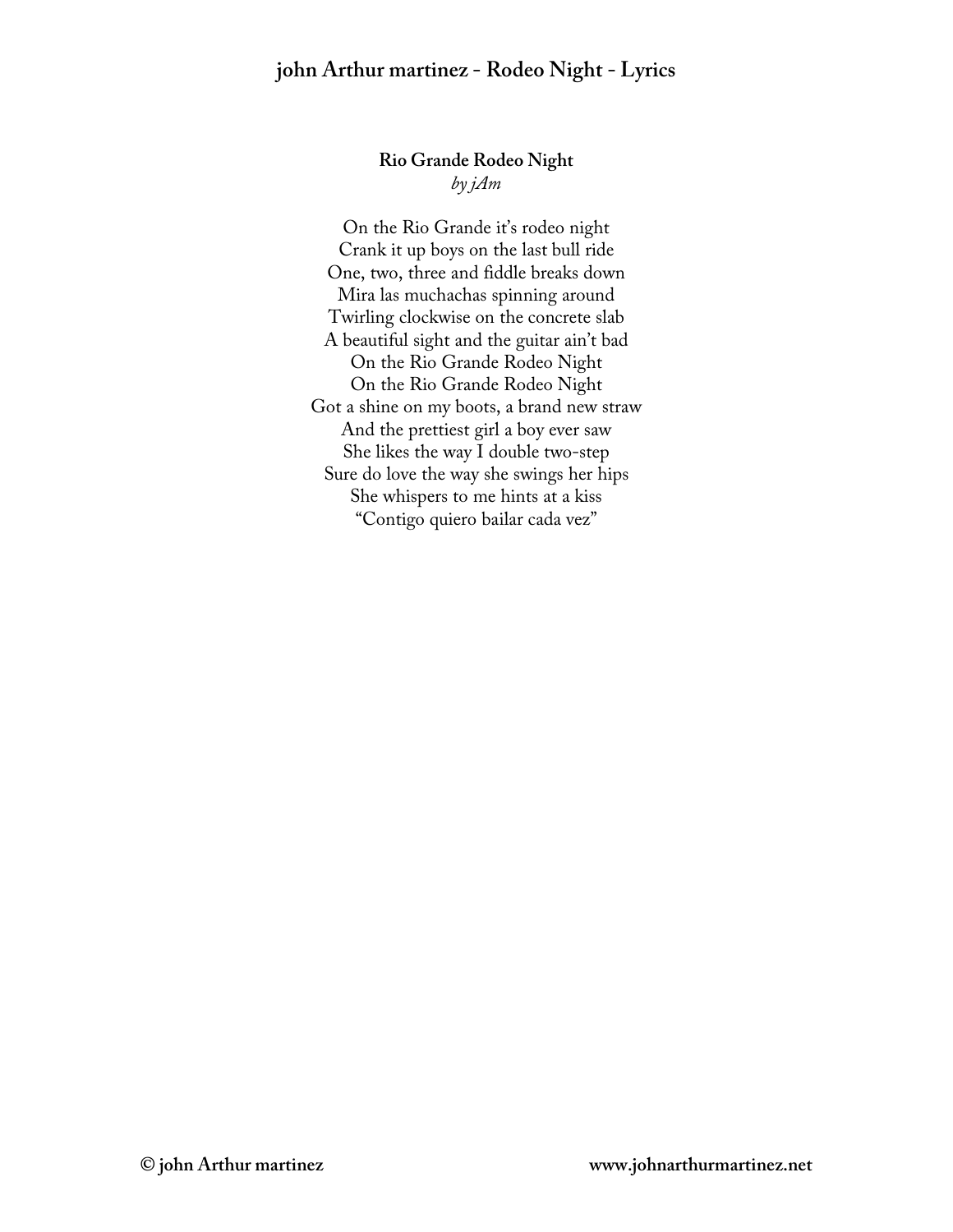**It Takes a Part Of My Heart Away** *By jAm, Monte Warden,Tommy Connors*

It takes a part of my heart away When I hear your mem'ry whispering your name Piece by piece, tear by tear, day by day It takes a part of my heart away The shadows on the wall are getting longer I curse the setting sun for leaving me And I pray the 90 proof will make me stronger But the voices in the dark won't let me be I think that bottle must have been mislabeled It ain't drowning out the voices like it should I rare back and knock the whiskey off the table I'll be damned if it's done me any good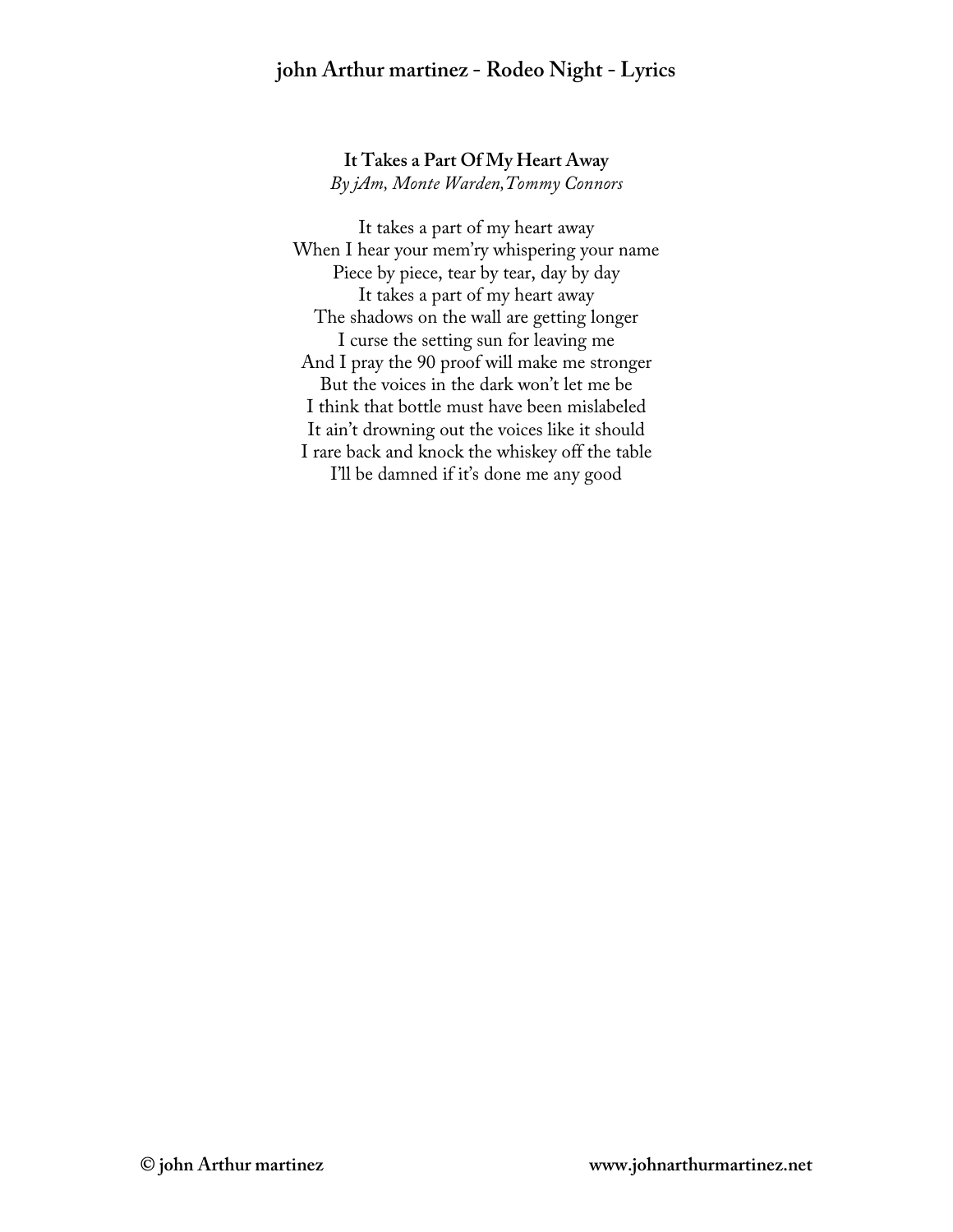**What good is I love you (if it ain't never been said)?** *By jAm, Zach Huckabee, Allen Wallace*

He said the Lord's Prayer through his drunken lips And swore up and down he'd never do it again On the Bible that he kept right next to his bed With a dollar in the pages that he never read He said, "I'm scared and I'm tired of running from the past," Going round in circles going nowhere fast," He never meant to hurt the one that he loved. But the bottle don't know when you've had enough What good is the anger if it ain't worth the fight? What good is a sunset if you can't see the light? What good is the Bible if it ain't never been read And what good is I love you if it ain't never been said So he emptied the anger down the dirty motel drain And caught a stranger's reflection in the window pane What have I become he said from his knees A million empty bottles won't erase her memory He was too proud to let woman take his keys He said again and again he'd only had two or three She even tried in vain to force them from him But it was a fight she wouldn't win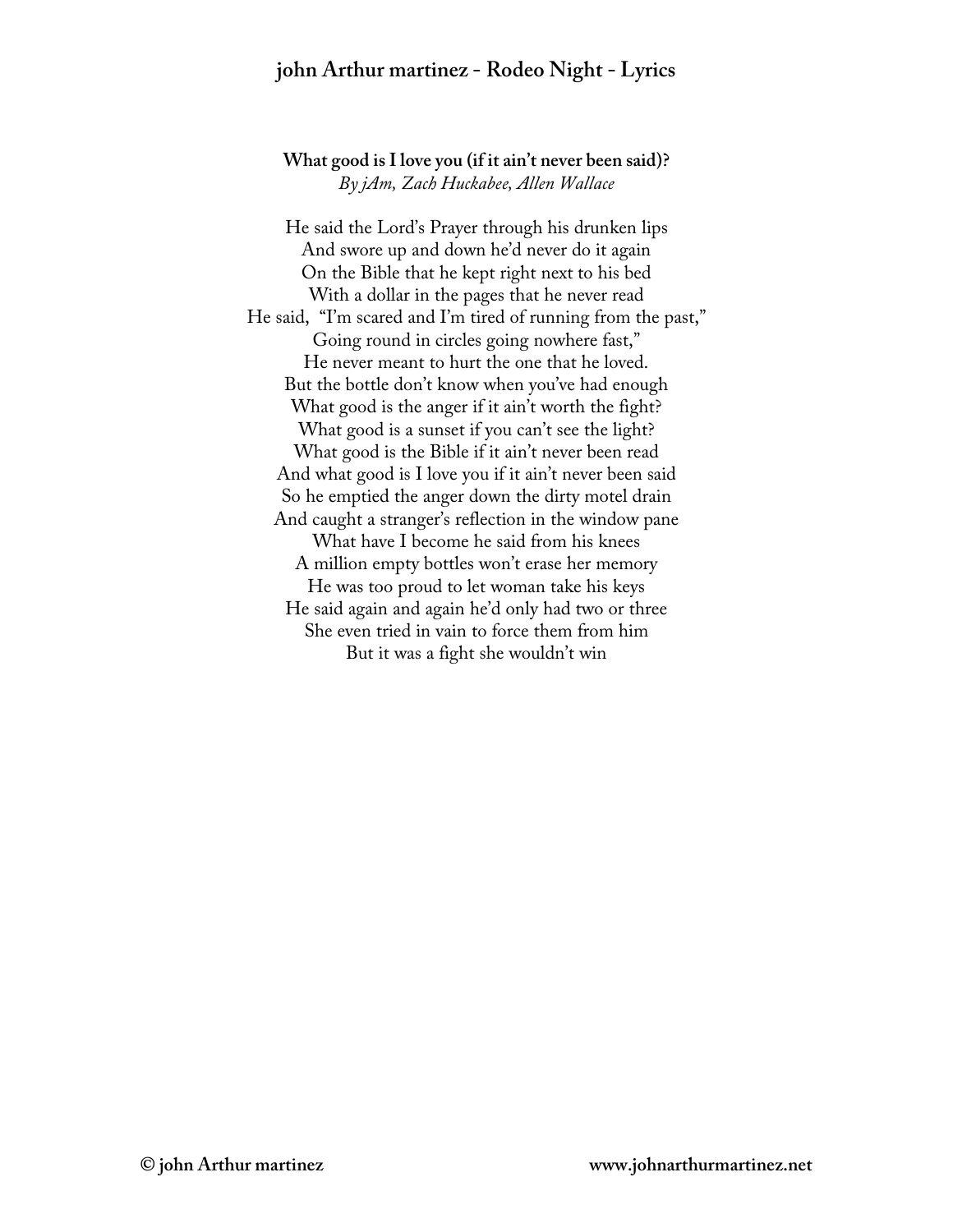**When you say nothing at all** *By Paul Overstreet & Don Schlitz (translation by jam)*

It's amazing how you can speak right to my heart Without saying a word you light up the dark Try as I may I could never explain What I hear when you don't say a thing The smile on your face Let's me know that you need me There's a truth in your eyes Saying you'll never leave The touch of your hand Says you'll catch me if ever I fall Yeah you say it best when you say nothing at all Sin palabra tu hablas con mi corazon Con tus besos me mueves a mi sin razon No puedo saber por mas que quiera Todo que hoigo si no dices nada Tu sonrisa dice que tu me necitas Hay verdad en los ojos que nunca me dejas Mi vida, las manos me tocan y no tengo miedo Tu hablas mejor con su tranquilo amor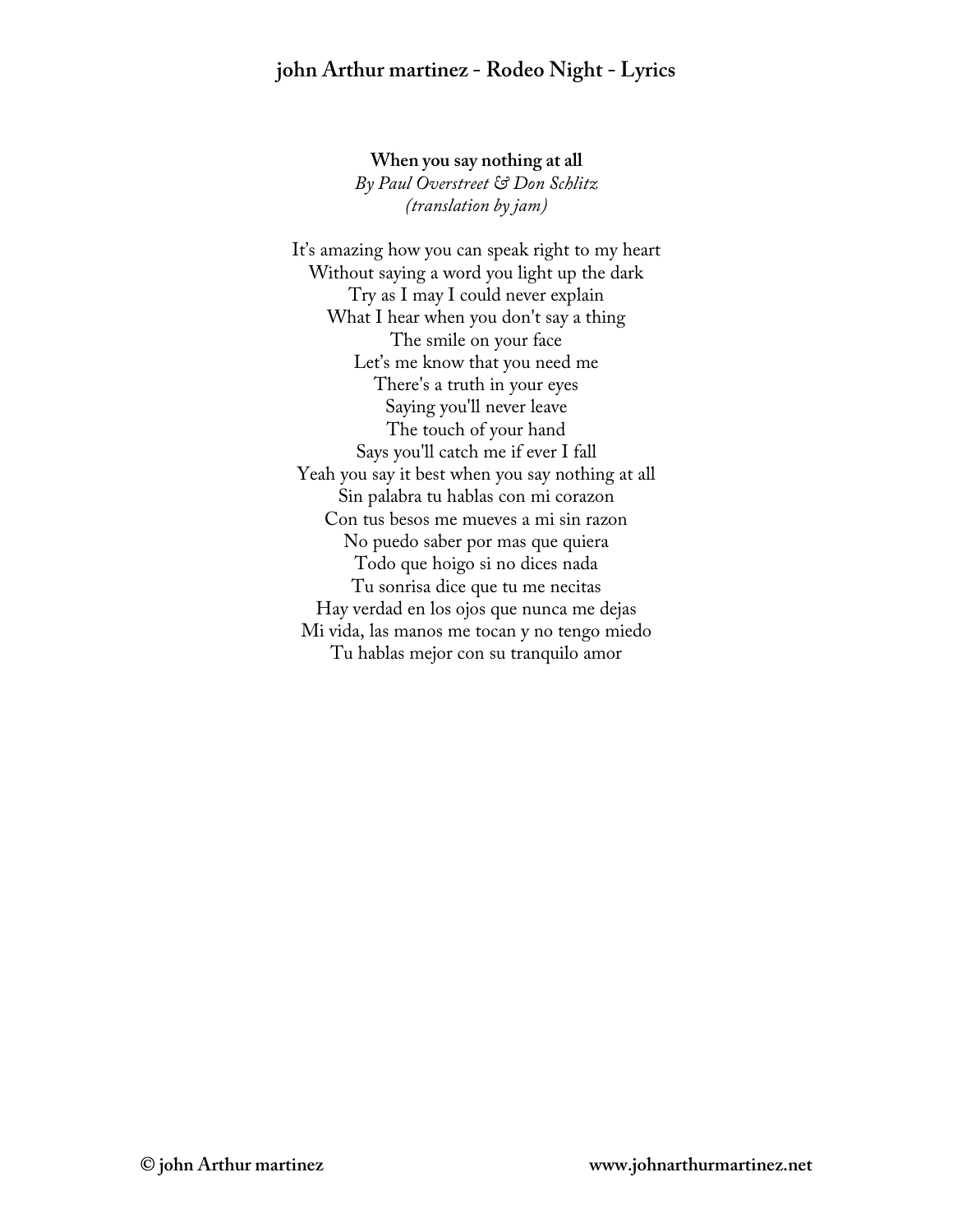**Boys with Guitars... Real Fast Cars** Dedicated to Rudy & Chris Fernandez *By jAm & Kent Finlay*

I had my mind set on a black Les Paul Hanging on the Westside Pawn Shop wall And, my uncle's red Mustang still ran good He'd let me put a little down - pay the rest when I could I heard girls like boys with guitars Boys with guitars, and real fast cars. I was busy mowing yards - putting blisters on my hands I was almost 16—I had a layaway plan Cause Bonnie Jo Feist had been looking my way She was oh so close, but so far away. I heard girls like boys with guitars Boys with guitars, and real fast cars. One more payment, she'll be mine Soon my lucky star is gonna shine (shine, shine) Sure 'nough Bonnie took a likin' to me And my car and guitar are still as cool as can be Twenty years later our boy's fifteen With guitars in his eyes and a car in his dreams My boy's heard girls like boys with guitars Boys with guitars and real fast cars. He's heard girls like boys with guitars Boys with guitars and real fast cars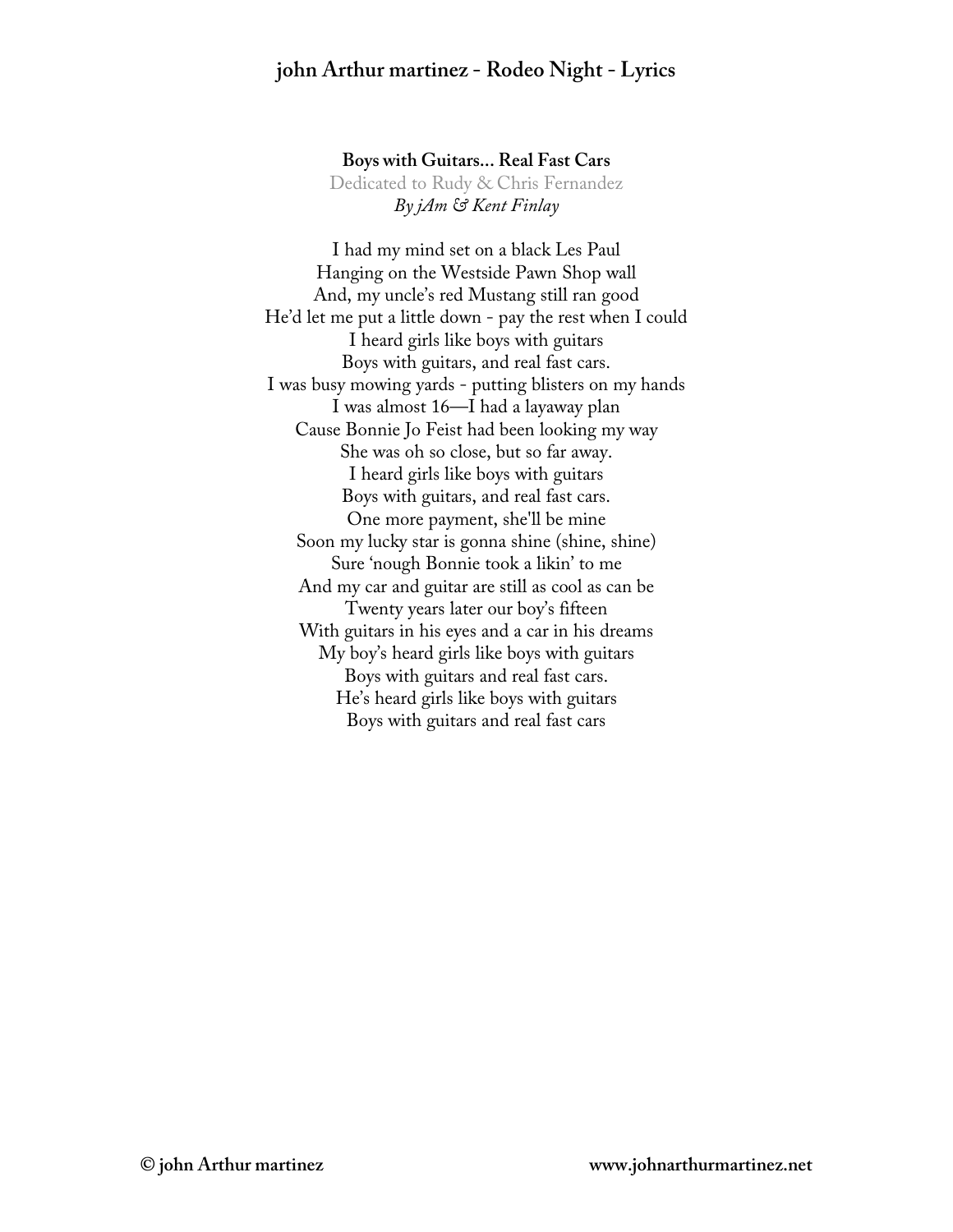**I Watched You Break My Heart** *By jAm, Finlay, & Shrader*

The neon light was broken on the Old Milwaukee sign The dusty jukebox played a 45 from '59 You didn't see me all alone there in the dark As from a table made for two I watched you break my heart You always did look pretty in that cotton dress you wore But I had never seen that sparkle in your eyes before And I hadn't heard you laugh that way in such a lonely while I sat in envy of the many who made you smile The neon light was broken on the Old Milwaukee sign The dusty jukebox played a 45 from '59 You didn't see me all alone there in the dark As from a table made for two I watched you break my heart I drank more than I should have Feeling' trapped & out of place But you never saw beyond his eyes, No you never saw my face I kept hoping I was dreaming You would never do me wrong But I knew as you left together hope was gone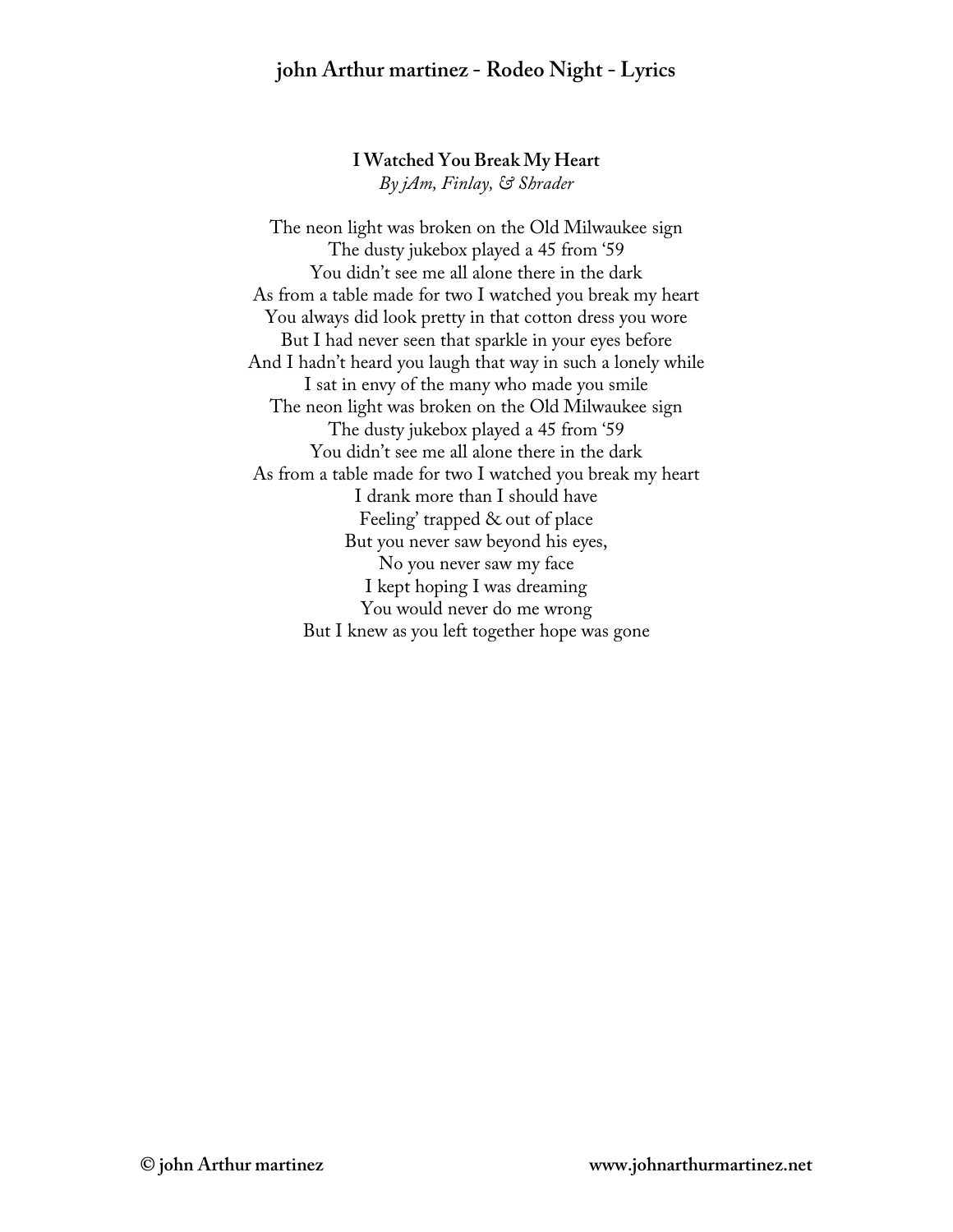**All hat and No Cattle** *By jAm & Ron Knuth*

He's all hat and no cattle He's all talk and no saddle It makes me chuckle To see his prize buckle He ought to skidaddle He's all hat and no cattle The ranchers' daughter fell for smooth talkin' Joe Saturday evening after the big rodeo Oh you would've thought he owed the West Texas sky He sure pulled the wool over her pretty blue eyes He's full of bovine and he thinks he's so clever But he can't decipher a steer from a heifer He's only lookin' for a roll in the hay And he'll bail on her if he has his way She could do so much better man don't you know it He may be smooth with the words but he ain't no poet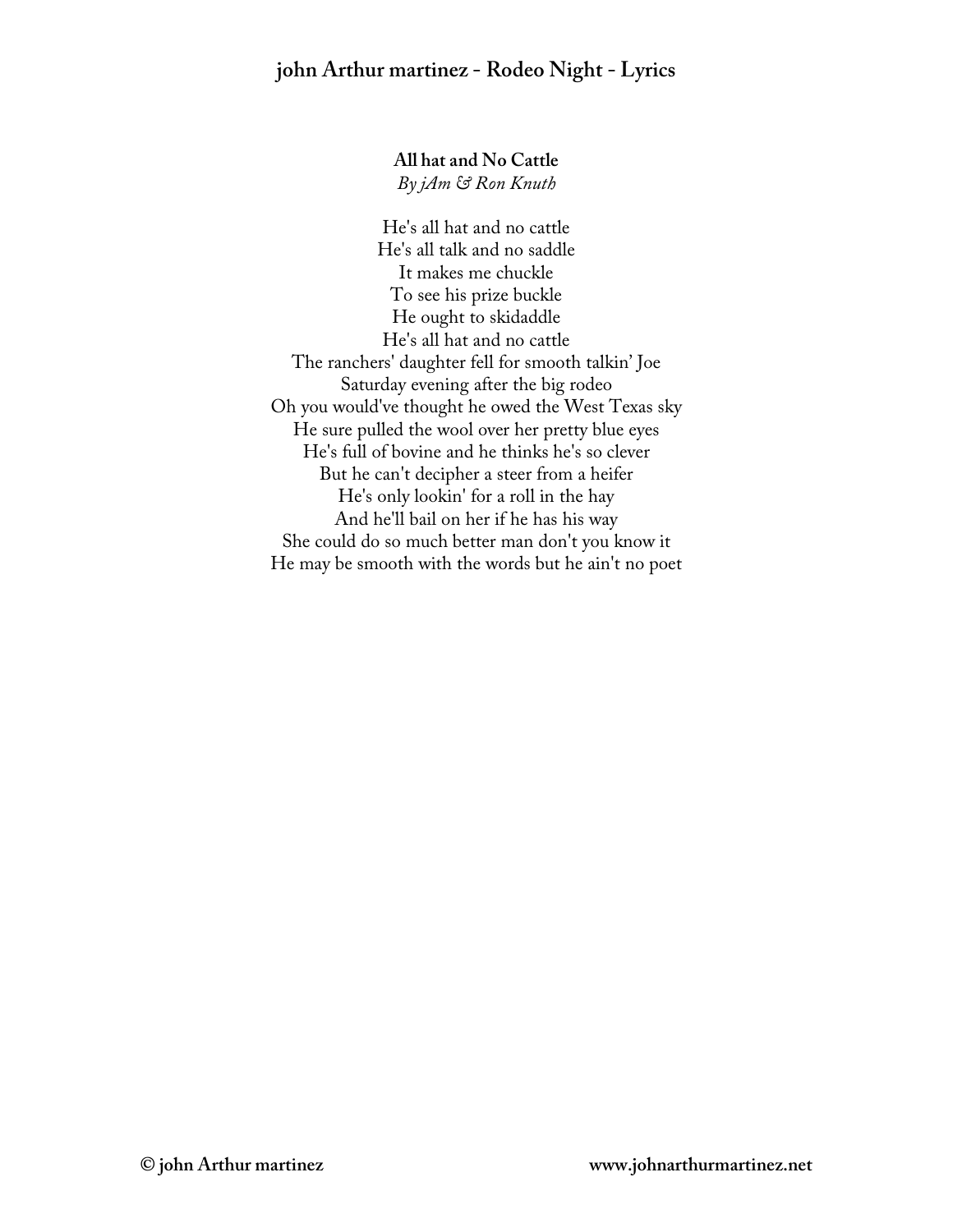**A Real Good Year For Beer** *By jAm, Chris Reeves & Ron Knuth*

Go sell your stock in romance 'Cause heartache's on the rise Wedding bonds are worthless Just fancy words for lies Invest in malt and barley Brewers yeast and hops Every time you drink a cold one You can profit from your loss It's gonna be a bad year for love, Hard times for valentine's Liquidate your holdings (assets) Pawn your ring and dry your eyes Head for the nearest tavern Put your four-wheel drive in gear It's gonna be a bad year for love But a real good year for beer Once took out all my savings I bought some shares in love Invested in a diamond ring That should've been enough Some blame it on the drinking That caused my wife to leave And now the beer pays dividends Don't you see the irony?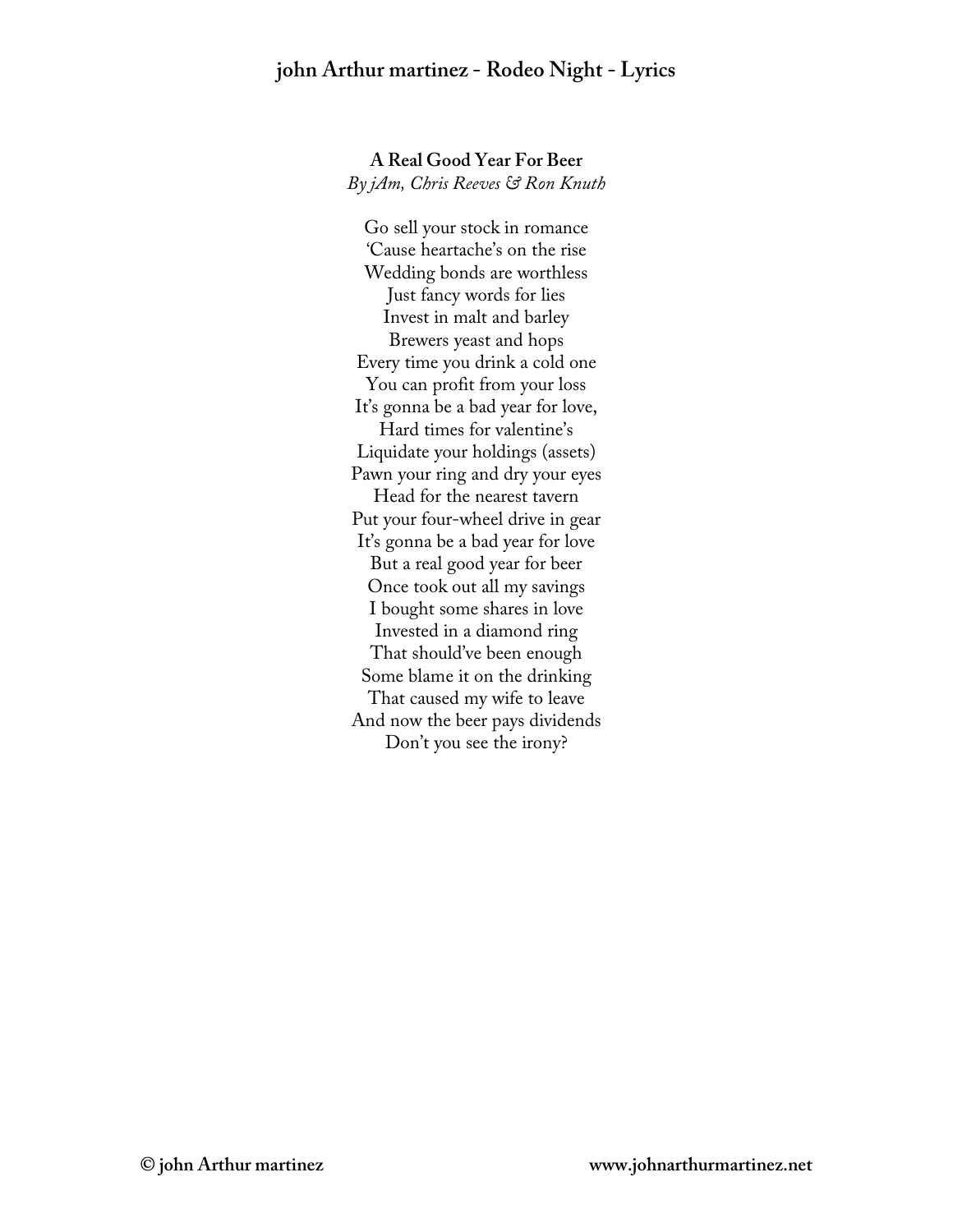#### **You Could've Heard a Tear Drop (Se Oyo Una Lagrima)** *By jAm, Harkins & Blakely*

But never like this before I've broken some promises But this time I slammed the door And she said I cain't go on This ain't no way to live Now I can't undo the wrong She could not forgive Oh you could've heard a teardrop As she slowly walked away It was all over but the crying There was nothing left to say Oh I could've said I'm sorry But it wouldn't change her mind For a moment even time stopped Oh you could've heard a tear drop No peleamos ya nunca mas La culpa la tuve yo El anillo devodas Lo perdi en el juego de amor Y ella era sincera Pero yo no me siento asi Lo mejor que yo puedo hacer Es dejarla ya partir Y se oyo una lagrima Cuando ella se fue de mi Sin consuelo y llorando yo No hay nada que decir Te queria gritar perdona me No te pudo regressar Por un momento el tiempo paro Y se oyo una lagrima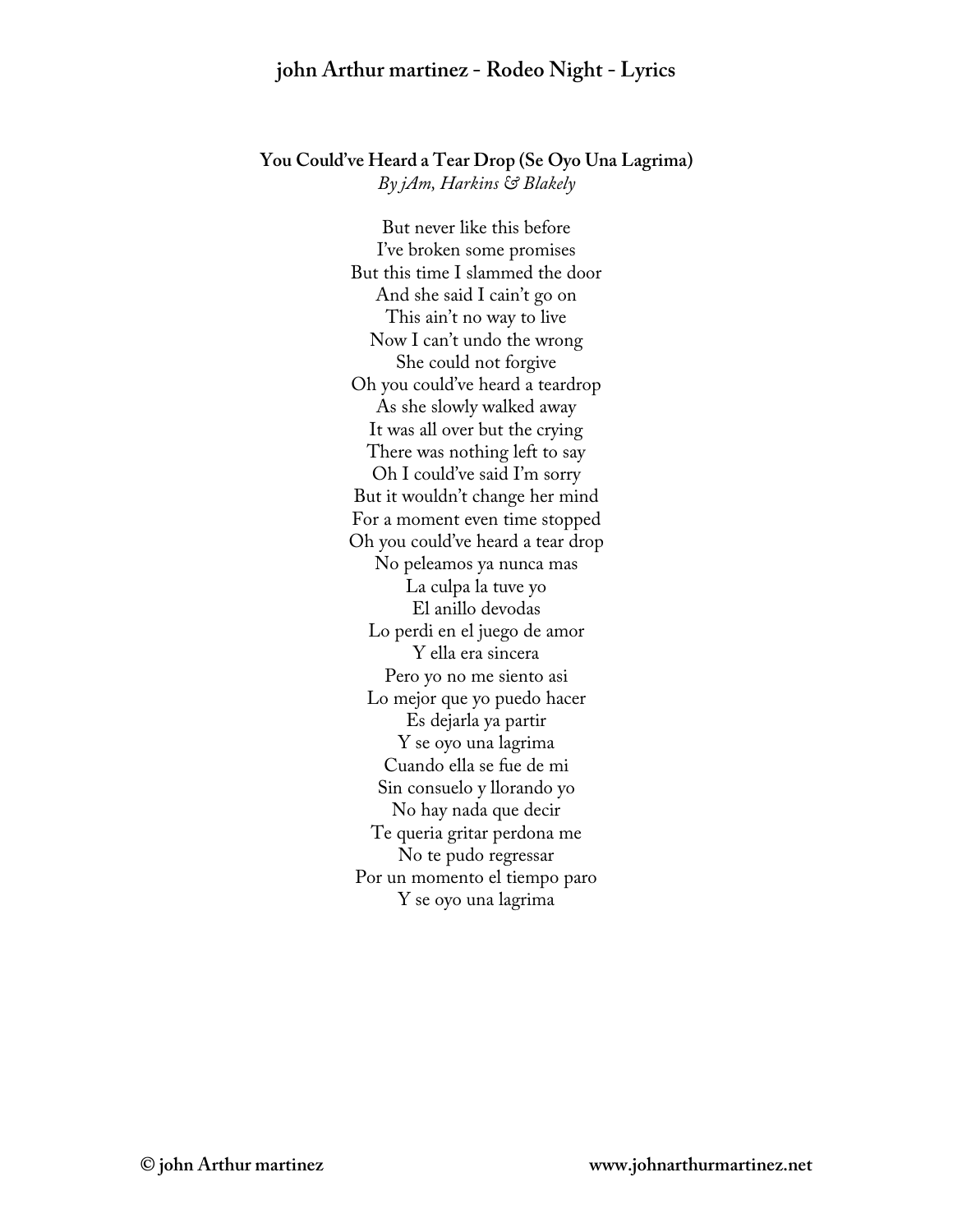### **Front Porch Swing**

*by jAm & M.L Heflin*

Sparkin' with you girl On this front porch swing Takes me way back when I gave you a ring You sent my heart spinnin' I couldn't stop grinnin' When you said you'd marry me On the front porch swing Baby, what a night Listen to the breeze Dancin' in your hair Hummin' through the trees Our love ain't temporary And you ain't ordinary You're the answer to my dream Huggin' on the front porch swing Nothing fits like you do You're my dream come true I love growing older With you on my shoulder Your eyes still captivate me Your love uncomplicates me A simple but a special kind of thing Sparkin' on the front porch swing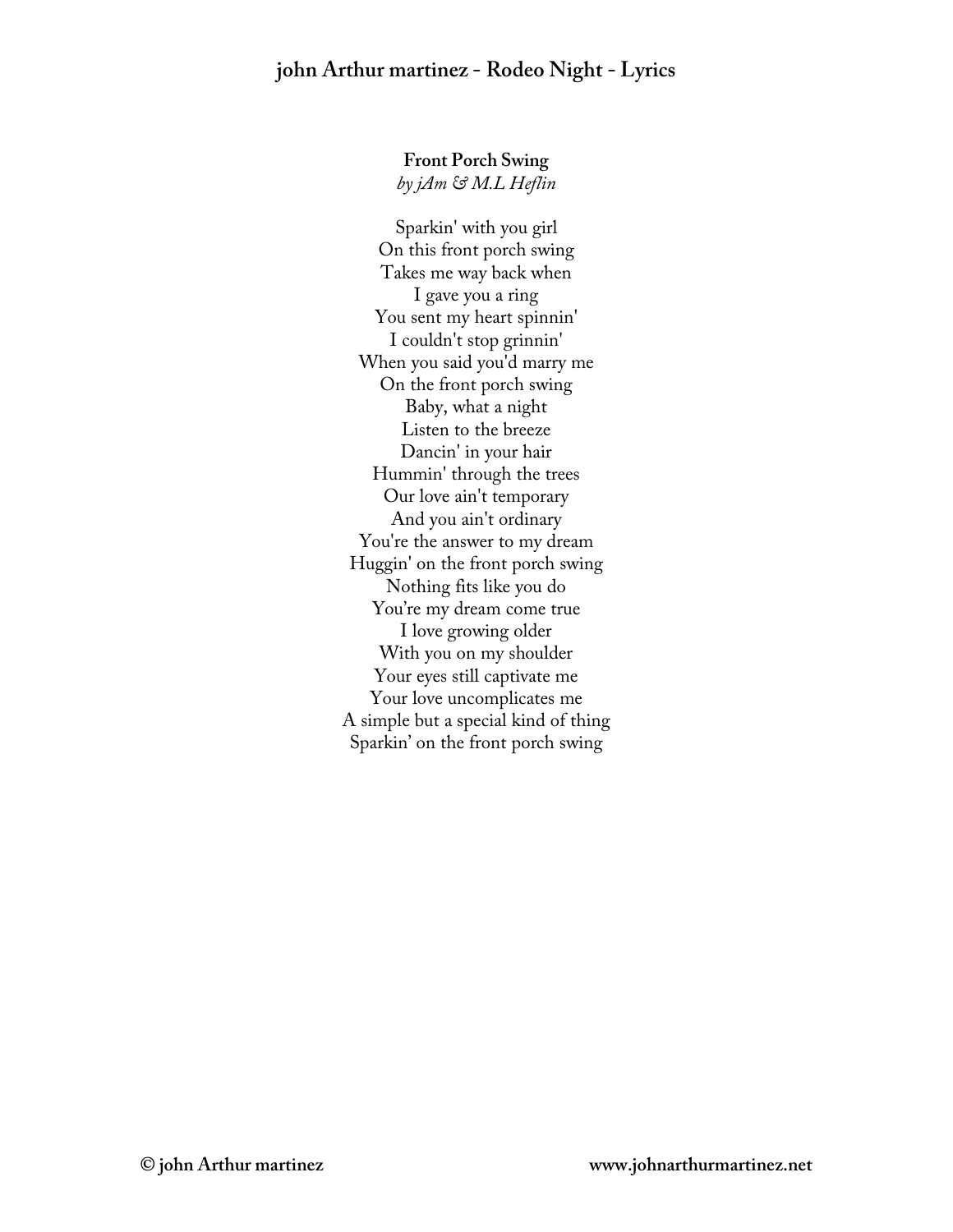### **Saturday Night in a Redneck Town** *By jAm & Kent Finlay*

She's a city-minded girl in a country kinda town She wants to see the world but the hard times keep her down She runs the family store since her daddy ran away But come sunset on Saturday she goes out to play She does the honky tonk To dance away the blues On a Saturday night in a redneck town What else is there to do Just like a ballerina she spins across the floor Dancing out her fantasies until they close the doors The local women talk, but they don't understand But, she don't mind the things they say—long as she can dance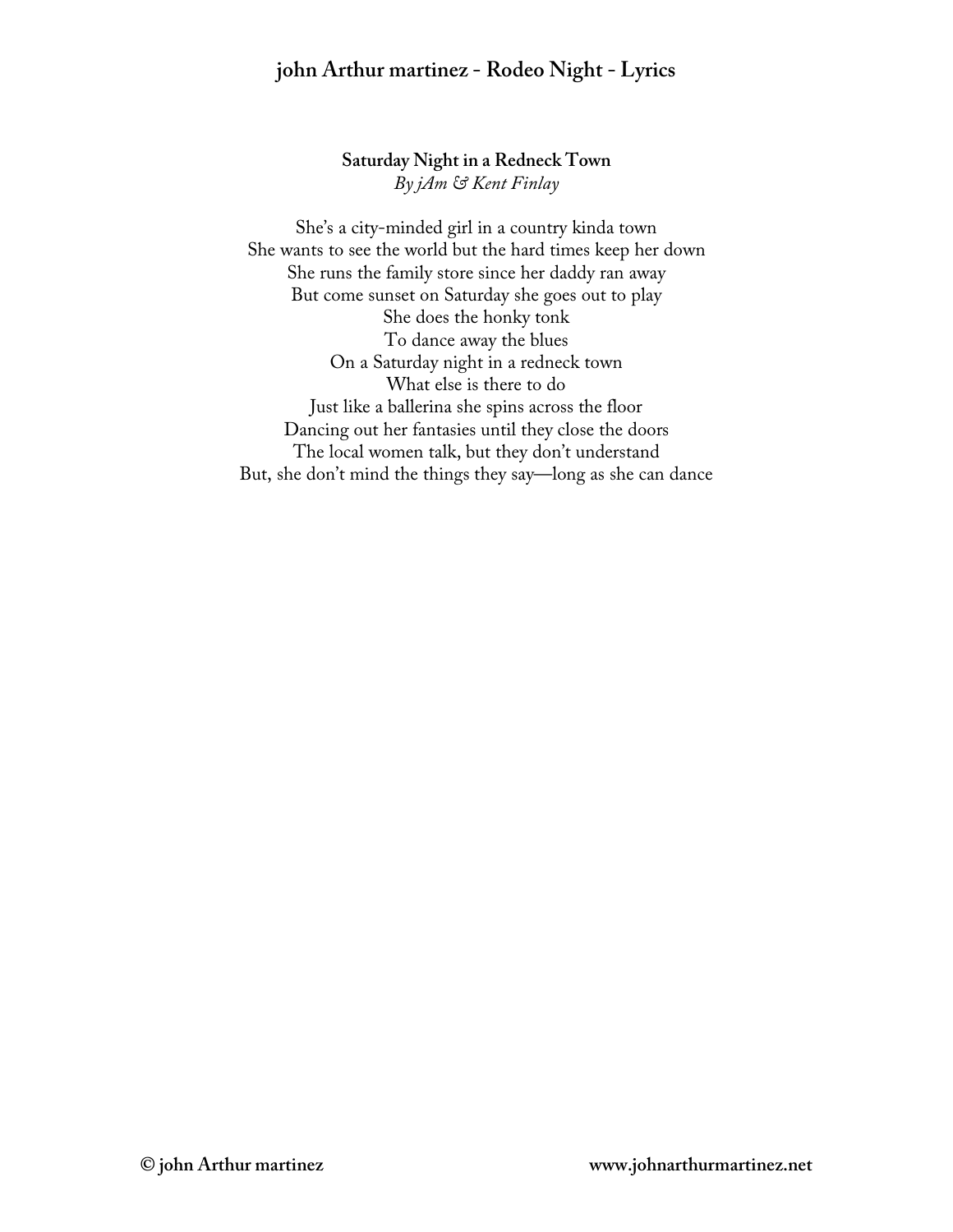## **That's My Baby**

*By Sam & Annie Tate*

Sweet as watermelon on a summer's day Cool as ice afloating in your lemonade Spicy as the gumbo down in New Orleans Wilder than my wildest dreams That's my baby fire and thunder That's my baby the eight and final wonder She's amazing, That's my baby Deeper than the water in a wishing well Truer than a story that your grandma tells Softer than a secret whispered in the dark That's the way she treats my heart Guess I was sleeping cause I never knew Bout this dream that I wake up to That's my baby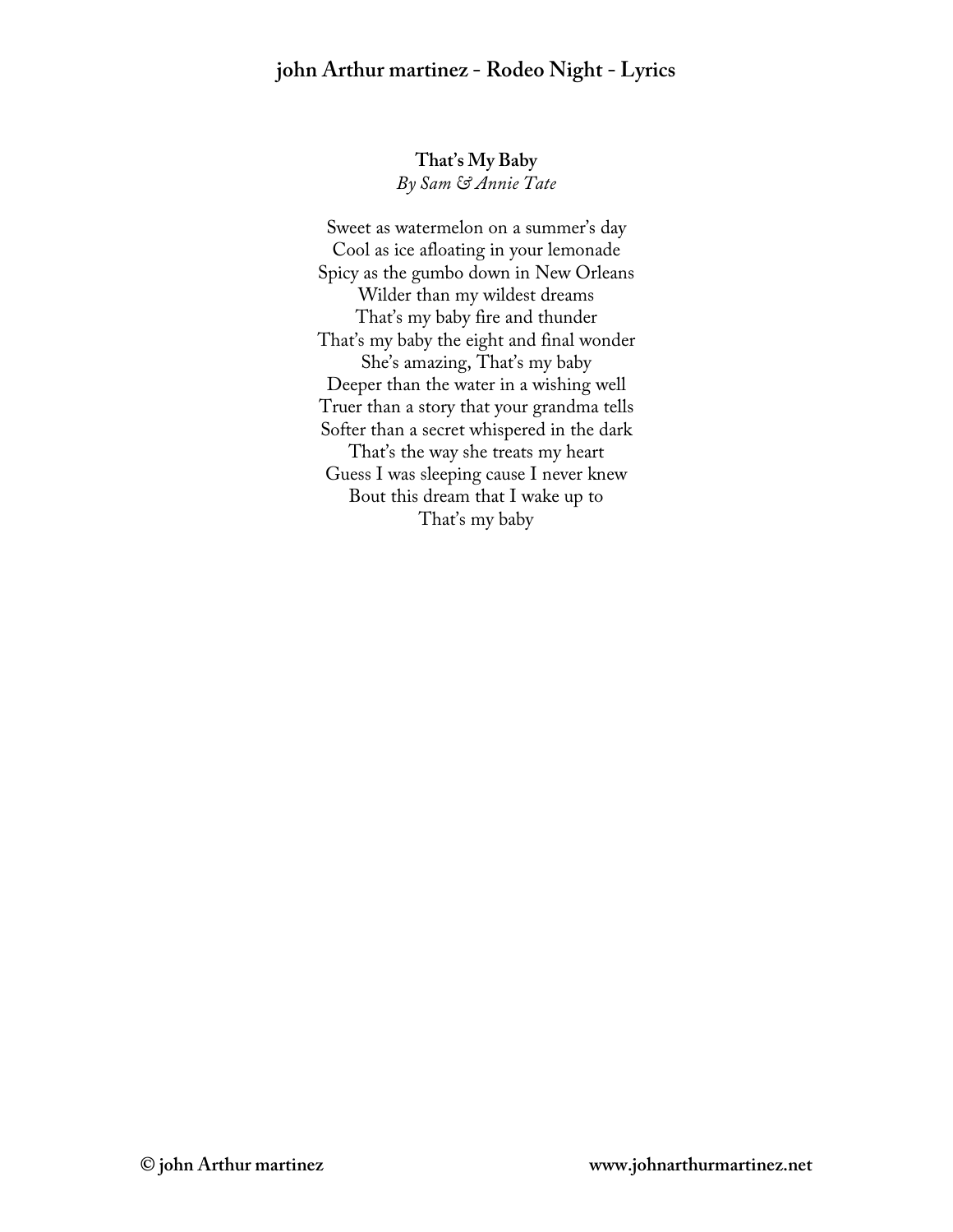**Cherry Springs Swing** *by Ron Knuth & jAm*

Go west young fools to Cherry Springs Where fiddlers rule and swing is king You'll find us playing for the door And so did the Texas Troubadours Walk the floor where E.T. cried The night he learned his baby died You'll hear a spirit from above The rafters echo "Faded Love." Elvis caught a rising star That loved Chuck Berry's red guitar And Hank the first and Patsy Cline Where Johnny Cash once walked the line Shine your boots it's Saturday night You'll swear Bob Will's is still alive The German folk still love to sing The Cherry Springs Swing